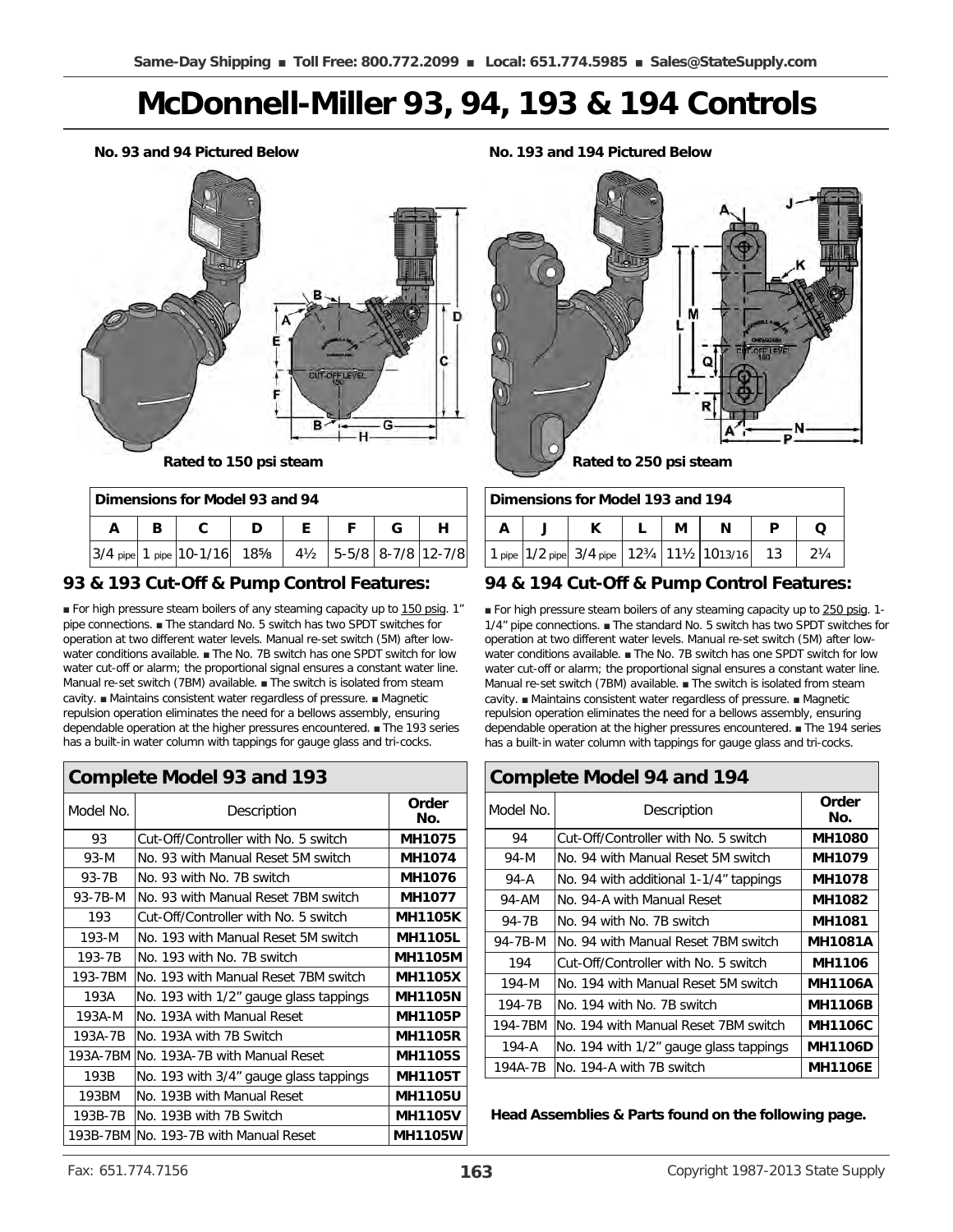# **McDonnell-Miller 93, 94, 193 & 194 Repair Parts**



**No. 5 Replacement Switch**



**No. 7B Replacement Switch**

|                                                            | <b>Switches &amp; Repair Parts</b>        |                |  |  |  |
|------------------------------------------------------------|-------------------------------------------|----------------|--|--|--|
|                                                            | No. 5 Switch and Parts                    |                |  |  |  |
| 1                                                          | Burner switch<br>contact assembly         | MI1320         |  |  |  |
| $\overline{2}$                                             | Pump switch<br>contact assembly           | MI1325         |  |  |  |
|                                                            | No. 5 switch complete,<br>Automatic reset | <b>MI1008</b>  |  |  |  |
| No. 5M (manual reset)<br><b>MI1008A</b><br>switch complete |                                           |                |  |  |  |
|                                                            | No. 7B Switch and Parts                   |                |  |  |  |
| 1                                                          | <b>Burner switch</b><br>contact assembly  | MI1320         |  |  |  |
| $\overline{2}$                                             | <b>Resistor Wire</b><br>Assembly          | <b>MI1009B</b> |  |  |  |
| No. 7B switch complete,<br><b>Automatic Reset</b>          |                                           | MI1009         |  |  |  |
|                                                            | No. 7BM switch complete,<br>Manual Reset  | MI 1009A       |  |  |  |

## **Repair Parts for 93, 94, 193 and 194**



**Repair Parts for 93, 94, 193 & 194**  Item **Description Order Repair Parts for 93 and 193**  1 & 4 **Head Assembly**, No. 5 switch **MI1130**  1 **Head Assembly**, less switch **MI1132**  1 & 6 **Head Assembly**, No. 7B switch **MI1131**  2 Float and gasket (item no. 3) **MI1336**  3 Gasket **MI1140**  4 No. 5 switch assembly **MI1008**  5 No. 5M switch assembly **MI1008A**  6 No. 7B switch assembly **MI1009**  7 No. 7BM switch assembly **MI1009A Repair Parts for 94 and 194**  1 & 4 **Head Assembly**, No. 5 switch **MI1133**  1 **Head Assembly**, less switch **MI1133A**  1 & 6 **Head Assembly**, No. 7B switch **MI1134**  2 Float and gasket (item no. 3) **MI1336**  3 Gasket **MI1125**  4 No. 5 switch assembly **MI1008**  5 No. 5M switch assembly **MI1008A**  6 No. 7B switch assembly **MI1009**  7 No. 7BM switch assembly **MI1009A** 

**No. 5 and 7B switches** automatically re-set after a low-water condition.

**No. 5M and 7BM** need to be manually re-set after a low-water condition.

 $\odot$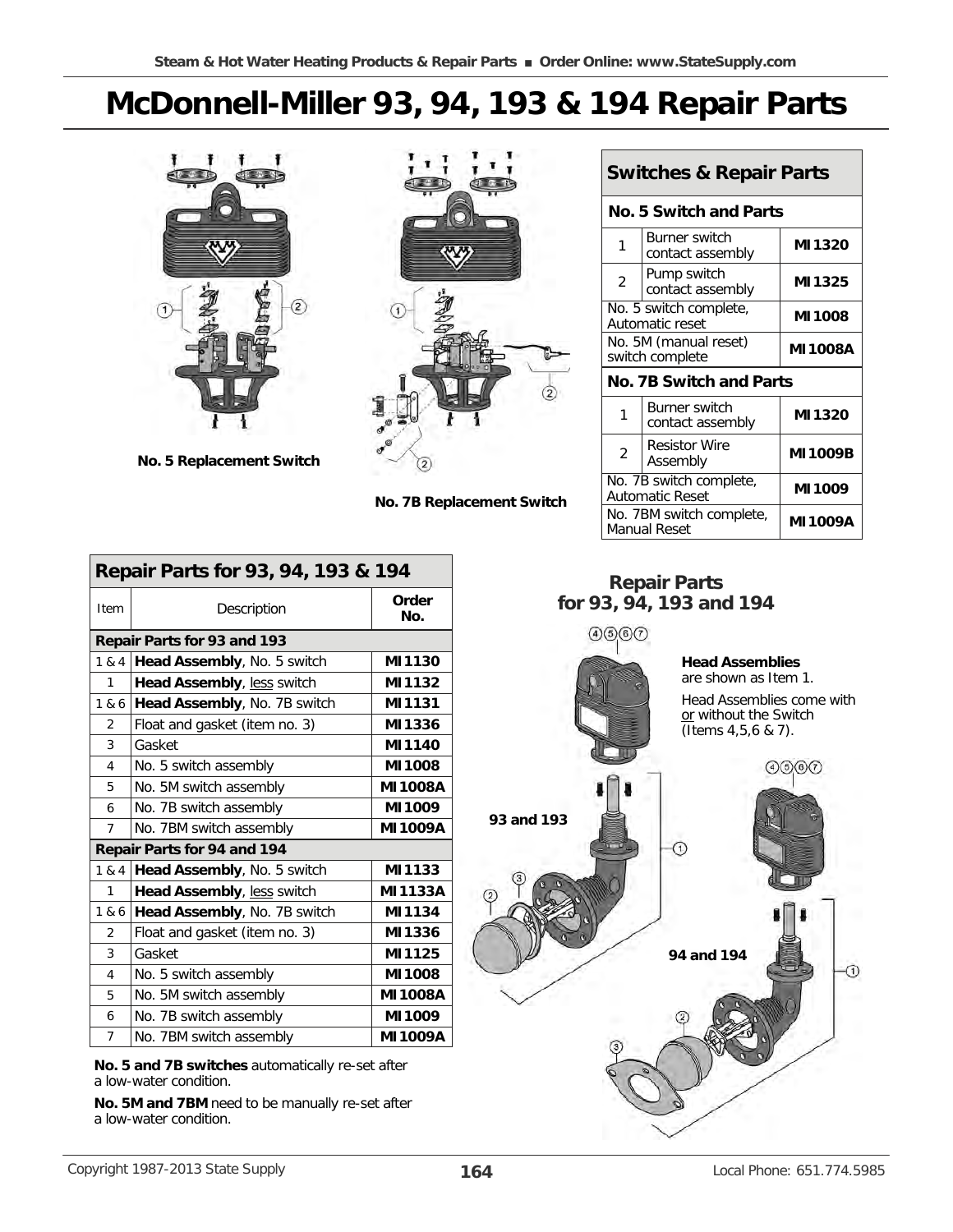# **McDonnell-Miller 150 & 157 Cut-Off/Pump Control**



| Complete Model 150, 157 and Head Mechanisms |                                                                       |                          |                          |  |  |
|---------------------------------------------|-----------------------------------------------------------------------|--------------------------|--------------------------|--|--|
| Model<br>No.                                | Description                                                           | Complete<br>Order<br>No. | Head<br>Assembly<br>Only |  |  |
| 150S                                        | Cut-Off/Pump Controller                                               | <b>MH1095</b>            | MI1145                   |  |  |
| 150S-M                                      | 150S With manual reset                                                | MH1097                   | MI1147                   |  |  |
| 150S-MD                                     | 150S with Maximum Differential —<br>Prevents nuisance burner shutdown | <b>MH1096</b>            | <b>MI1147A</b>           |  |  |
| 150S-M-MD                                   | 150S-MD with manual reset                                             | <b>MH1094A</b>           | <b>MI1147B</b>           |  |  |
| 157S                                        | 150S with built-in water column                                       | <b>MH1100</b>            | MI1145                   |  |  |
| 157S-M                                      | 157S with manual reset                                                | <b>MH1102</b>            | MI1147                   |  |  |
| 157S-MD                                     | 157S with Maximum Differential —<br>Prevents nuisance burner shutdown | <b>MH1103</b>            | <b>MI1147A</b>           |  |  |
| 157S-M-MD                                   | 157S-MD with manual reset                                             | <b>MH1099B</b>           | <b>MI1147B</b>           |  |  |
| 157S-RBP-MD                                 | 157S-MD w/integral sensing probes                                     | <b>MH1104</b>            | *MI 1147A                |  |  |
| $158-S$                                     | 150S with 2 SPDT switches                                             | <b>MH1105D</b>           | <b>MI1148B</b>           |  |  |
| 158-S-M                                     | 150S with manual reset                                                | <b>MH1099B</b>           | MI1148C                  |  |  |
| $159-S$                                     | 150S with 2 SPST switches                                             | <b>MH1105F</b>           | <b>MI1149B</b>           |  |  |



#### **Features of 150 and 157 Snap-Switch Models**

■ Mercury switch models are no longer available for sale as of April 7, 2007 due to "hazardous material" classification.

■ For steam boilers any steaming capacity in low or high pressures.

■ 157 models have a built-in water column.

■ Units with Snap Switches are Mercury Free! The snap switch replaces the old, hazardous material mercury switches.

■ Units with Manual Reset need to be "manually reset" to an operational condition after a low-water condition shuts down burner.

■ Max. steam operating pressure, 150 psi.

## **Head Assembly**

Convert your old mercury models into Snap-Switch Models. **Simply replace the head mechanism!** 



**\***Order the integral sensing electrode probes separately on the following page.



#### **157R & 157RL side-mount gage glass tappings**

Gauge glass tappings are located on the side of the body on both the 157R and 157RL.

#### **Tapping Sizes and "A" for Series 157**

| Product No.                          | 157                 | <b>157A</b>          | <b>157RL</b> |
|--------------------------------------|---------------------|----------------------|--------------|
| A Dimension                          | $11\frac{1}{2}$     | $11\frac{1}{2}$      | 123/4"       |
| <b>B</b> Equalizing tappings         | $1″$ npt            | $1\frac{1}{4}$ " npt | 11⁄4" npt    |
| C Gauge glass &<br>tri-cock tappings | $\frac{1}{2}$ " npt | $3/4$ " npt          | $1/2$ " npt  |